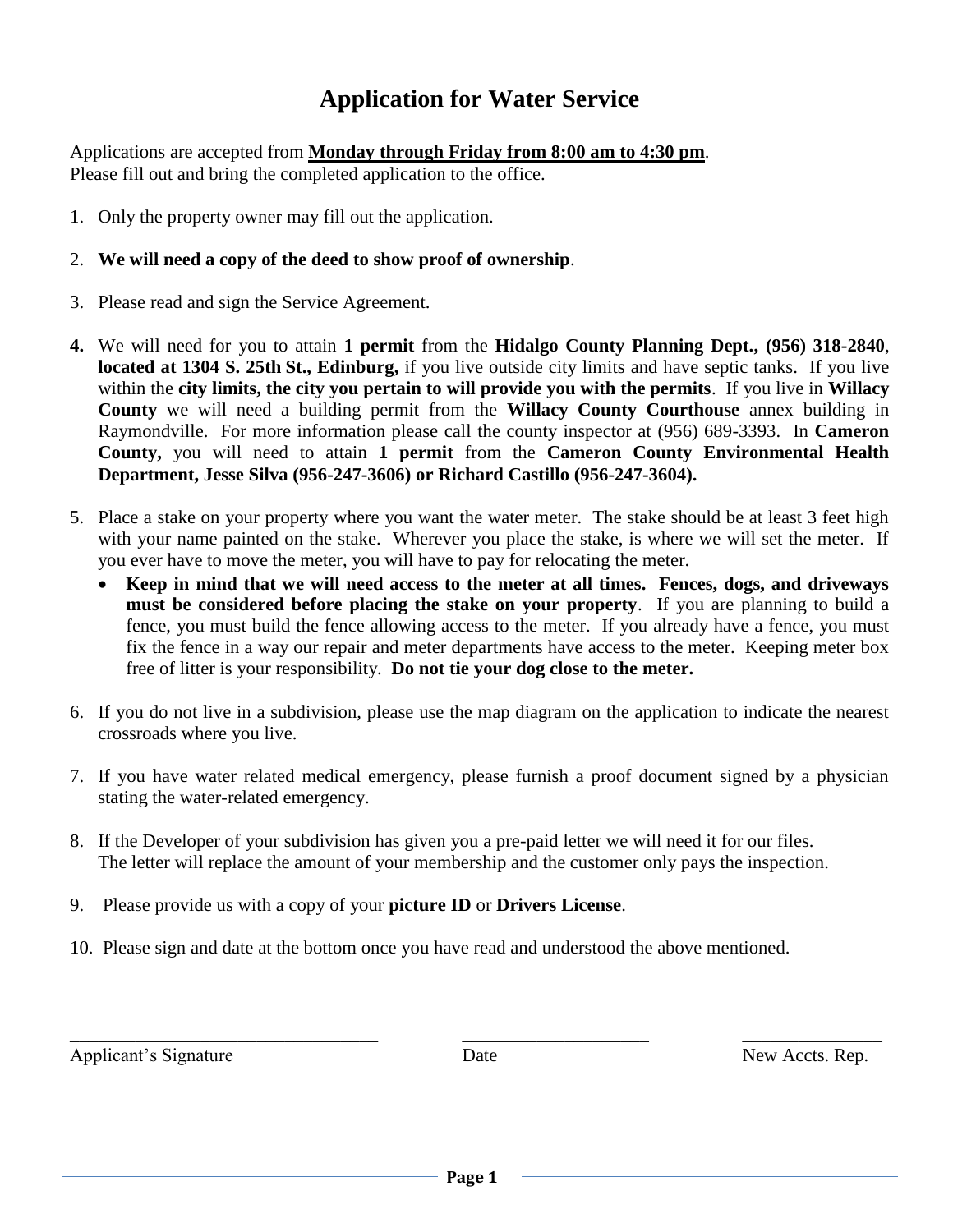|                                          | <b>North Alamo Water Supply</b>                                                                                                                                                                                                                                                                                                                                                                                                                                                                                                                                                      |                           | WO#                                |  |  |  |
|------------------------------------------|--------------------------------------------------------------------------------------------------------------------------------------------------------------------------------------------------------------------------------------------------------------------------------------------------------------------------------------------------------------------------------------------------------------------------------------------------------------------------------------------------------------------------------------------------------------------------------------|---------------------------|------------------------------------|--|--|--|
|                                          | Corporation<br>420 S. Doolittle Rd.<br>Edinburg, Tx 78542<br>383-1618                                                                                                                                                                                                                                                                                                                                                                                                                                                                                                                |                           | $RES$ $COM$ $\qquad$<br>AMT \$     |  |  |  |
|                                          |                                                                                                                                                                                                                                                                                                                                                                                                                                                                                                                                                                                      |                           |                                    |  |  |  |
|                                          |                                                                                                                                                                                                                                                                                                                                                                                                                                                                                                                                                                                      |                           |                                    |  |  |  |
|                                          |                                                                                                                                                                                                                                                                                                                                                                                                                                                                                                                                                                                      |                           |                                    |  |  |  |
|                                          |                                                                                                                                                                                                                                                                                                                                                                                                                                                                                                                                                                                      |                           |                                    |  |  |  |
|                                          | Marital Status: Single (_____) Married (_____) Widowed (____)                                                                                                                                                                                                                                                                                                                                                                                                                                                                                                                        |                           |                                    |  |  |  |
|                                          |                                                                                                                                                                                                                                                                                                                                                                                                                                                                                                                                                                                      |                           |                                    |  |  |  |
|                                          |                                                                                                                                                                                                                                                                                                                                                                                                                                                                                                                                                                                      |                           |                                    |  |  |  |
|                                          |                                                                                                                                                                                                                                                                                                                                                                                                                                                                                                                                                                                      |                           |                                    |  |  |  |
|                                          | Will you have a sprinkler system?                                                                                                                                                                                                                                                                                                                                                                                                                                                                                                                                                    |                           |                                    |  |  |  |
|                                          |                                                                                                                                                                                                                                                                                                                                                                                                                                                                                                                                                                                      |                           |                                    |  |  |  |
|                                          | If commercial, please state what type of business: ______________________________                                                                                                                                                                                                                                                                                                                                                                                                                                                                                                    |                           |                                    |  |  |  |
|                                          |                                                                                                                                                                                                                                                                                                                                                                                                                                                                                                                                                                                      |                           |                                    |  |  |  |
|                                          |                                                                                                                                                                                                                                                                                                                                                                                                                                                                                                                                                                                      |                           |                                    |  |  |  |
|                                          |                                                                                                                                                                                                                                                                                                                                                                                                                                                                                                                                                                                      |                           |                                    |  |  |  |
| or surname.                              | The following information is requested by the Federal Government in order to monitor compliance with<br>Federal laws prohibiting discrimination against applicants seeking to participate in this program. You are not<br>required to furnish this information, but are encouraged to do so. This information will not be used in<br>evaluating your application or to discriminate against you in any way. However, if you choose not to furnish<br>it, we are required to note the race/national origin of individual applicants on the basis of visual observation<br>Male Female |                           |                                    |  |  |  |
| _____White, Not of Hispanic Origin       |                                                                                                                                                                                                                                                                                                                                                                                                                                                                                                                                                                                      |                           | _____Black, Not of Hispanic Origin |  |  |  |
| <b>American Indian or Alaskan Native</b> |                                                                                                                                                                                                                                                                                                                                                                                                                                                                                                                                                                                      | ____Hispanic              |                                    |  |  |  |
|                                          |                                                                                                                                                                                                                                                                                                                                                                                                                                                                                                                                                                                      | Asian or Pacific Islander |                                    |  |  |  |
|                                          |                                                                                                                                                                                                                                                                                                                                                                                                                                                                                                                                                                                      |                           |                                    |  |  |  |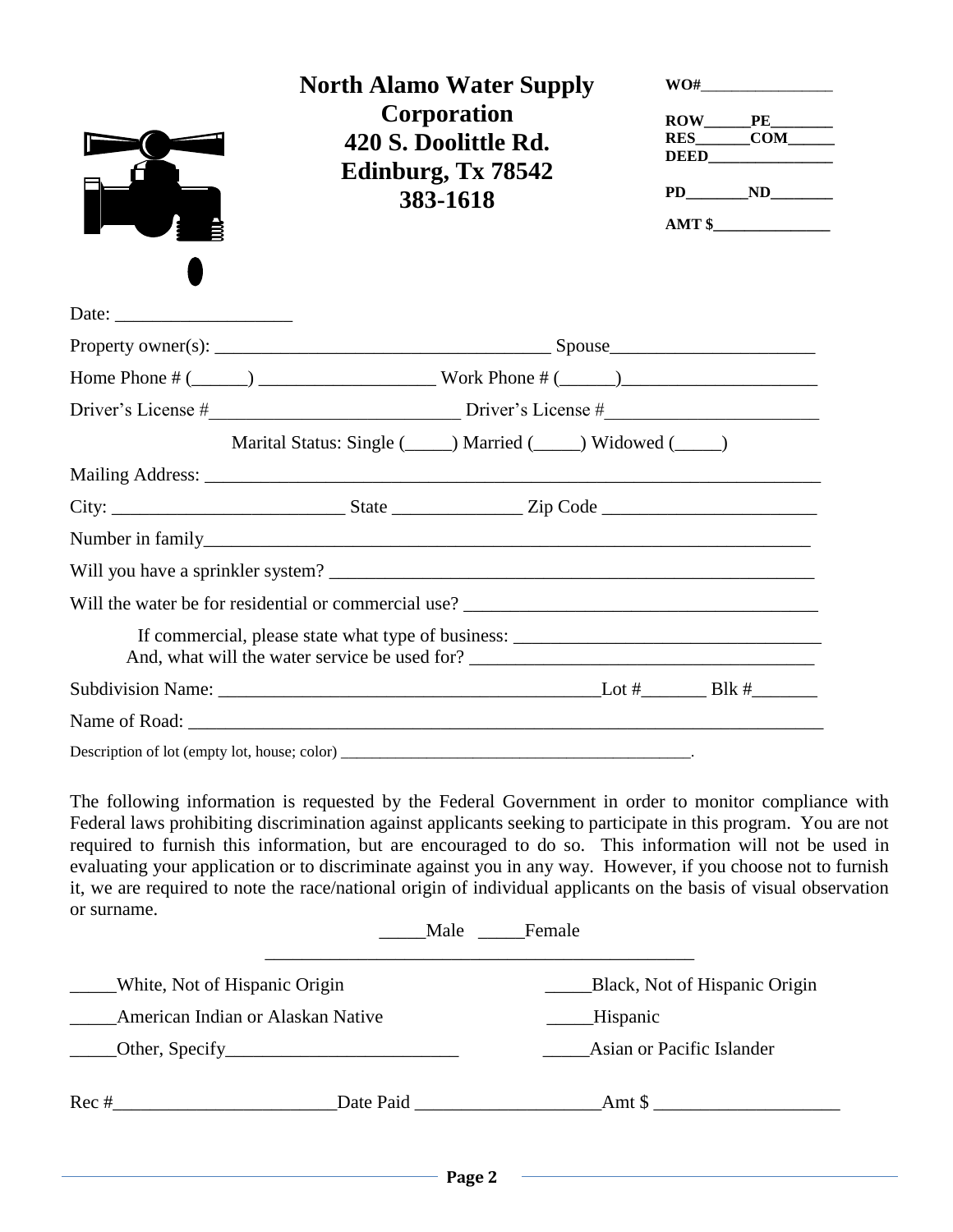|                                                                       | This institution is an equal opportunity provider, and employer.                                                                                                                                                                                                                                                                                                                                                             |
|-----------------------------------------------------------------------|------------------------------------------------------------------------------------------------------------------------------------------------------------------------------------------------------------------------------------------------------------------------------------------------------------------------------------------------------------------------------------------------------------------------------|
|                                                                       | Have you previously received water service from North Alamo Water Supply Corporation (NAWSC), if so,                                                                                                                                                                                                                                                                                                                         |
|                                                                       |                                                                                                                                                                                                                                                                                                                                                                                                                              |
| If yes, please list below all names and account numbers.              |                                                                                                                                                                                                                                                                                                                                                                                                                              |
|                                                                       |                                                                                                                                                                                                                                                                                                                                                                                                                              |
|                                                                       |                                                                                                                                                                                                                                                                                                                                                                                                                              |
| $Yes$ No                                                              | Do you understand and agree that once the Board of Directors of NAWSC has accepted your application for<br>membership and a water meter has been installed by NAWSC for your use, the monthly minimum and usage<br>fee will commence and you as the member will be responsible for it's payment to NAWSC regardless of<br>whether or not water is used or whether or not plumbing is connected to members side of the meter? |
| membership account regardless of who used the water?<br>$Yes$ No $No$ | Do you understand and agree that you as the NAWSC member are responsible for all charges to the                                                                                                                                                                                                                                                                                                                              |
| $Yes$ No No                                                           | Do you understand and agree the Board of Directors of NAWSC has the authority and responsibility of<br>fixing the charges and fees to cover the costs and provide funds to meet legal obligations of NAWSC?                                                                                                                                                                                                                  |
| regarding your use of the water service?<br>$Yes$ No                  | Do you understand and agree the service agreement authorizes access of the NAWSC to the meter located on<br>your property and assumes you will comply with the laws Texas and the Texas Department of Health                                                                                                                                                                                                                 |
| service and cancellation of your NAWSC membership?<br>$Yes$ No        | Do you understand and agree that some time in the future, NAWSC may require a right-of-way easement<br>over and across your property for the purpose of installing potable water facilities and your refusal to grant<br>such easement of such form, as may be required by NAWSC, will result in discontinuance of your water                                                                                                |
| $Yes$ No                                                              | Do you acknowledge that you must maintain in compliance with all applicable local governmental<br>Ordinances or regulations, including but not limited to ordinances or regulations relating to the regulations of<br>subdivisions, and that your failure to comply, may result in the termination of the water service to you?                                                                                              |
| service made?                                                         | Do you understand that there are no exemptions for a service charge, due to a trip that a serviceman or                                                                                                                                                                                                                                                                                                                      |

Yes\_\_\_\_\_\_\_\_\_\_\_ No\_\_\_\_\_\_\_\_\_\_\_

Applicant's Signature Date

\_\_\_\_\_\_\_\_\_\_\_\_\_\_\_\_\_\_\_\_\_\_\_\_\_\_\_\_\_\_\_\_\_\_\_\_\_\_ \_\_\_\_\_\_\_\_\_\_\_\_\_\_\_\_\_\_\_\_\_\_\_\_\_\_\_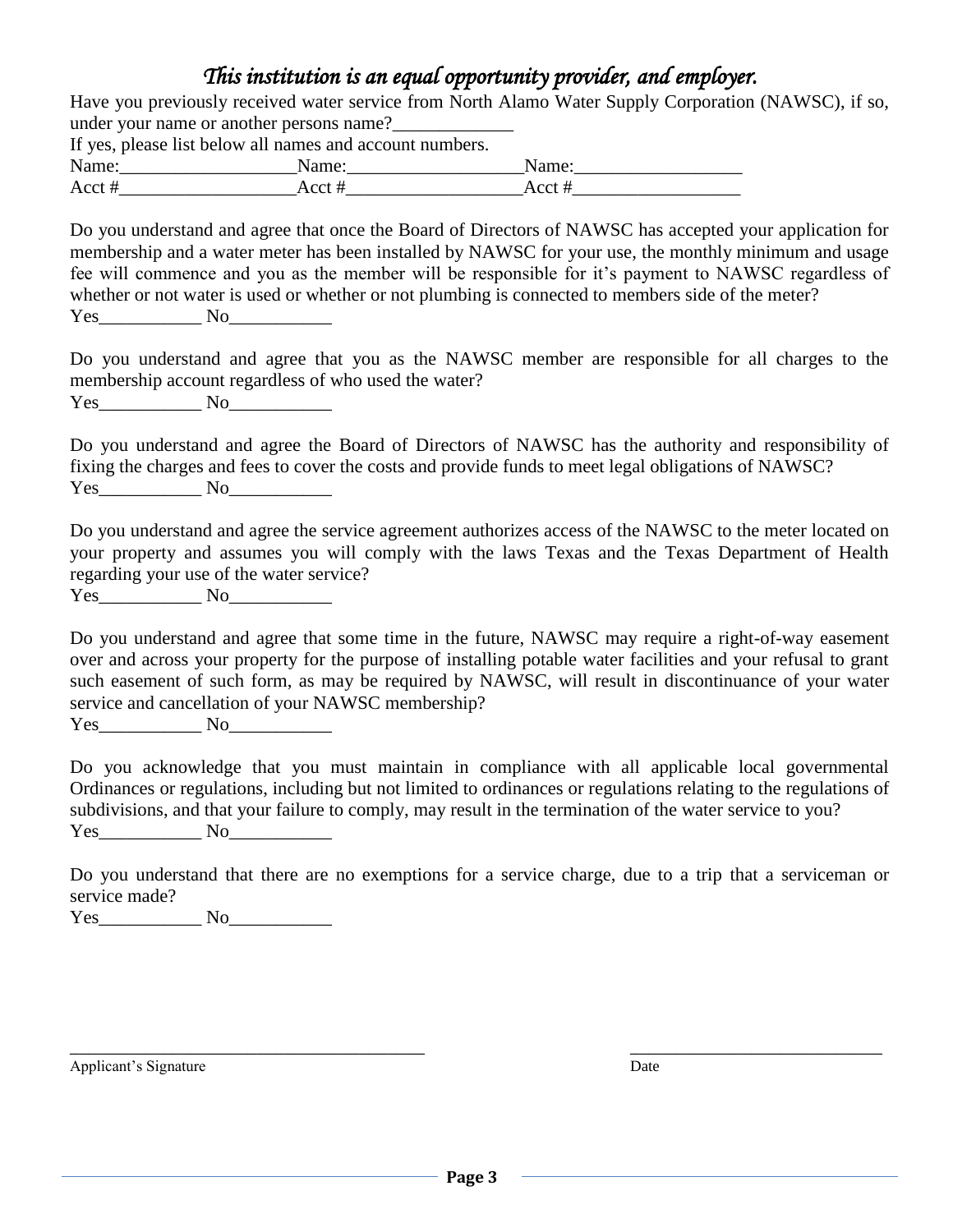#### **North Alamo Water Supply Corporation Service Agreement**

|                                                                                                      |  |  |  |  |  |  |  | between North Alamo Water Supply Corporation, a |  |
|------------------------------------------------------------------------------------------------------|--|--|--|--|--|--|--|-------------------------------------------------|--|
| Corporation organized under the laws of the State of Texas (here in after call The Corporation ) and |  |  |  |  |  |  |  |                                                 |  |
|                                                                                                      |  |  |  |  |  |  |  |                                                 |  |

The Corporation agrees to sell and deliver water to the Member and Member agrees to purchase and receive water from the Corporation, for general farm use and domestic purposes, in accordance with the bylaws and rules of the Corporation as amended from time to time by the Corporation's Board of Directors.

The member shall pay the Corporation for service hereunder at the rates and upon the terms and conditions set forth in the rate schedule adopted from time to time by Corporation's Board of Directors

The Board of Directors shall have the authority to cancel the membership of any member in the event of nonpayment of any water charges or assessments owing by said member within thirty (30) days after demand for payment by mail, properly addressed to such delinquent member.

All water shall be metered by Water Meters furnished and installed by the Corporation.

In the event the total water supply shall be insufficient to meet all the needs of the Members, or in the event there is a shortage of water, the Corporation may pro-rate the water available among the various Members on such basis as is deemed suitable by the Board Of Director, and may also prescribe a Schedule of hours covering the use of water for any purposes by particular Members and require adherence thereto or prohibit the use of water for any purposes; provided that, if at any time the total water supply by insufficient to meet all the needs of all the members the Corporation must first satisfy all the needs of all Members for domestic purposes before supplying any water for livestock purposes and must satisfy all the needs of all Members for both domestic and livestock before supplying any water for garden purposes.

The member shall allow his property to be inspected for possible cross-connections and other potential contamination hazards. These inspections shall be conducted by the Corporation or its designated agent prior to initiating new water service; when there is reason to believe that cross-connections or other potential contamination hazards exist; or after any major changes to the water distribution. No direct connection between the public drinking water supply and a potential source of contamination is permitted. Potential sources of contamination shall be isolated from the public water system by an air-gap or an appropriate backflow prevention device. No crossconnection between the public drinking water supply and a private water system is permitted. No connection which allows water to be returned to the public drinking water supply is permitted. No pipe or pipe fitting which contains more than 25.0% lead may be used for the installation or repair of plumbing at any connection which provides water for human use. No solder or flux which contains more than 0.2% lead can be used for the installation or repair of plumbing at any connection which provides water for human use.

The Member shall install and maintain at his own expense a service line from the meter to the point of use.

The Member shall hold the Corporation harmless from any and all claims or demands for damages to real-estate or personal property occurring from the point of Member ties on to the Corporation meter to the final destination of the line installed by Member. The Member agrees to grant to the Corporation an easement of right-of-way for the purpose of installing, maintaining, and operating such pipelines, meter valves and any other such equipment which may be deemed necessary for the Corporation on such form as is required by the Corporation. Failure to provide such requested easements may result in the termination of water service.

The Corporation shall have the right to locate a water service meter and pipe, necessary to connect the meter on the property of the Member at a point to be chosen by the Corporation and shall have access to its property on the Member's premises at all time for any purpose connected with or in the furtherance of its business operations, and on discontinuance of service shall have the right to remove any of its property from the Members premises.

If the customer fails to comply with the terms of the Service Agreement, the Corporation may at its option, either terminate service or properly install, test, and maintain an appropriate backflow prevention device at the service connection. Any expenses associated with the enforcement of this agreement shall be billed to the customer.

| Member<br>nature<br>819 | Spouse<br>м<br>/ner<br>.<br>---- |
|-------------------------|----------------------------------|
|                         |                                  |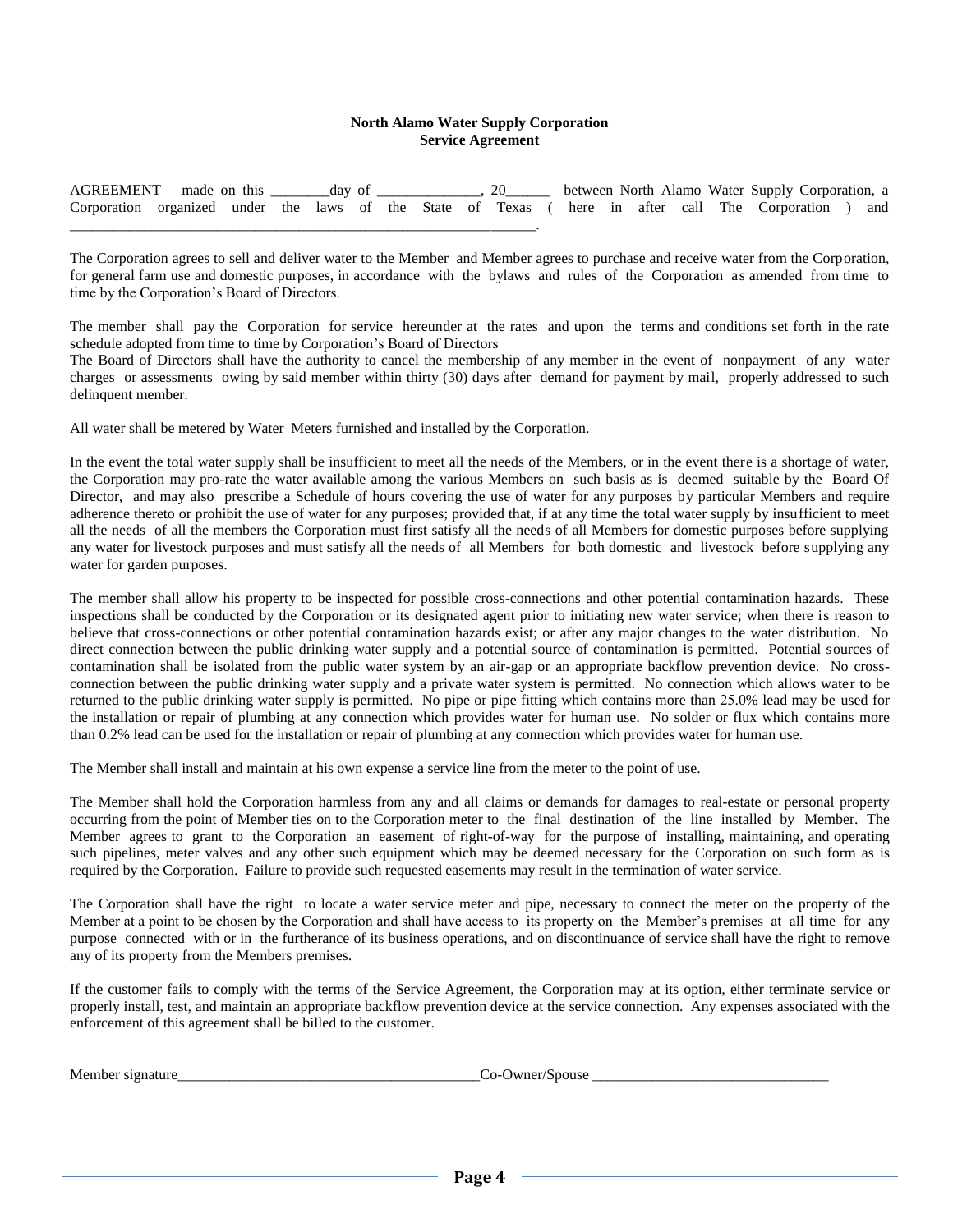### **\*\*\* PLEASE STAKE METER LOCATION WITH NAME ON STAKE\*\*\* STAKE SHOULD BE AT LEAST 3 FEET HIGH.**

Make map showing closest crossroads.

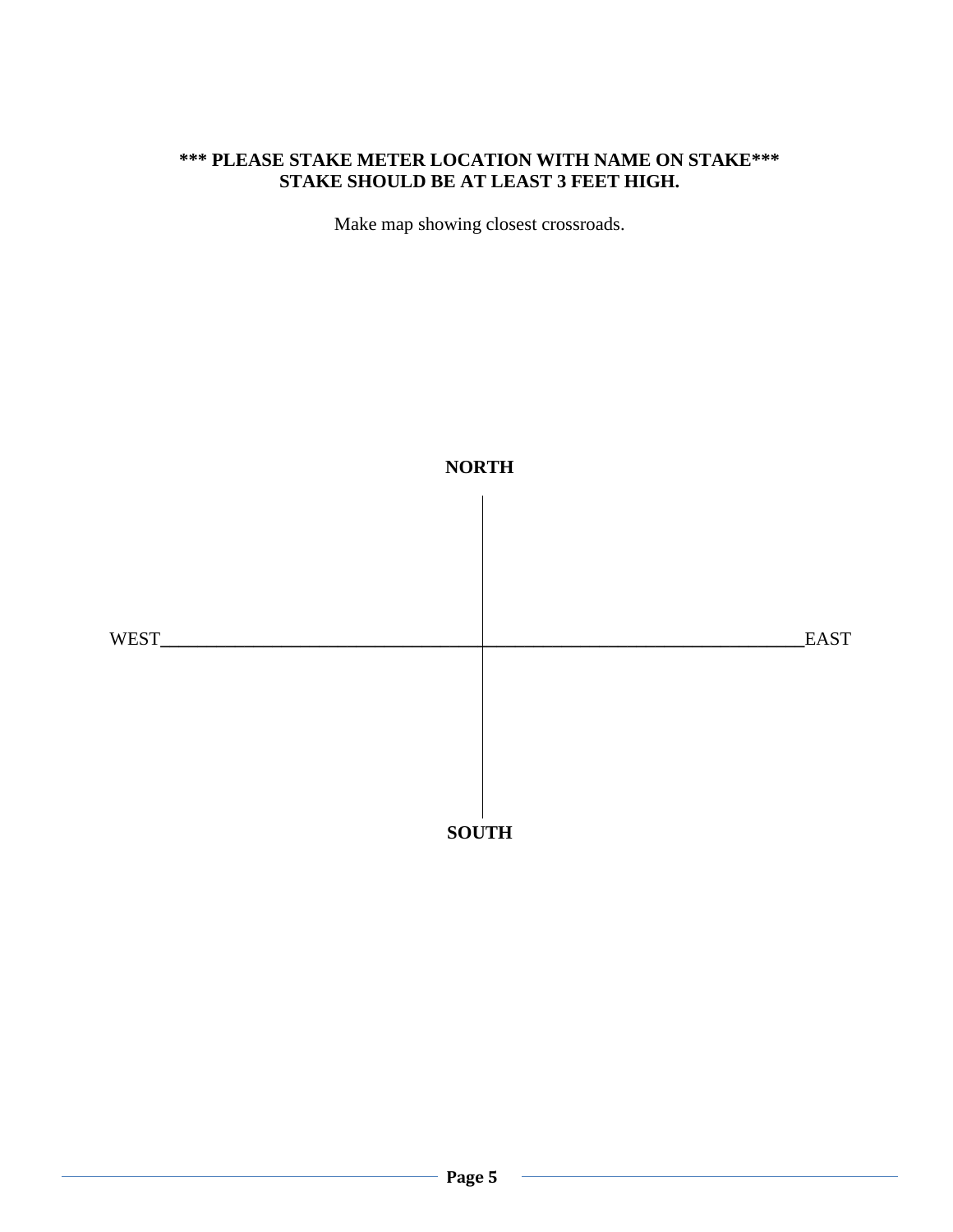#### INFORMATION DISCLOSURE

The Texas Legislature has enacted a bill, which was effective September 1, 1993, allowing publicly-owned utilities to give their customers the option of making the customer's address, telephone number, and social security number confidential.

#### IS THERE A CHARGE FOR THIS SERVICE?

Yes. There is a one-time charge of \$1.00 to cover the cost of set-up and implementation order for \$1.00 to:

 North Alamo Water Supply Corporation 420 South Doolittle Road Edinburg, TX 78539

Your response is not necessary if you do not want this service.

WE MUST STILL PROVIDE THIS INFORMATION UNDER LAW TO CERTAIN PERSONS. We must still provide this information to (1) an official or employee of the state or a political subdivision of the state, or the federal government acting in an official capacity; (2) an employee of a utility acting in connection with the employee's duties; (3) an consumer reporting agency; (4) a contractor or subcontractor approved by and providing services to the utility or to the state, a political subdivision of the state, the federal government, or an agency of the state or federal government; (5) a person for whom the customer has contractually waived confidentiality for personal information; or (6) another entity that provides water, wastewater, sewer, gas, garbage, electricity, or drainage service for compensation.

Detach and Return This Section

#### **Need all information and signature**

\_\_\_\_\_\_\_\_\_\_\_\_\_\_\_\_\_\_\_\_\_\_\_\_\_\_\_\_\_\_\_\_\_\_ \_\_\_\_\_\_\_\_\_\_\_\_\_\_\_\_\_\_\_\_\_

Yes, I want you to make my personal information (address, telephone number, and social security number) confidential. I have enclosed my payment of \$1.00 for this service.

Name of Account Holder Account Number

Address Area Code/Telephone

 $\overline{\phantom{a}}$  , and the contract of the contract of the contract of the contract of the contract of the contract of the contract of the contract of the contract of the contract of the contract of the contract of the contrac

 $\overline{\phantom{a}}$  , and the contract of the contract of the contract of the contract of the contract of the contract of the contract of the contract of the contract of the contract of the contract of the contract of the contrac City State Zip Code **Signature**